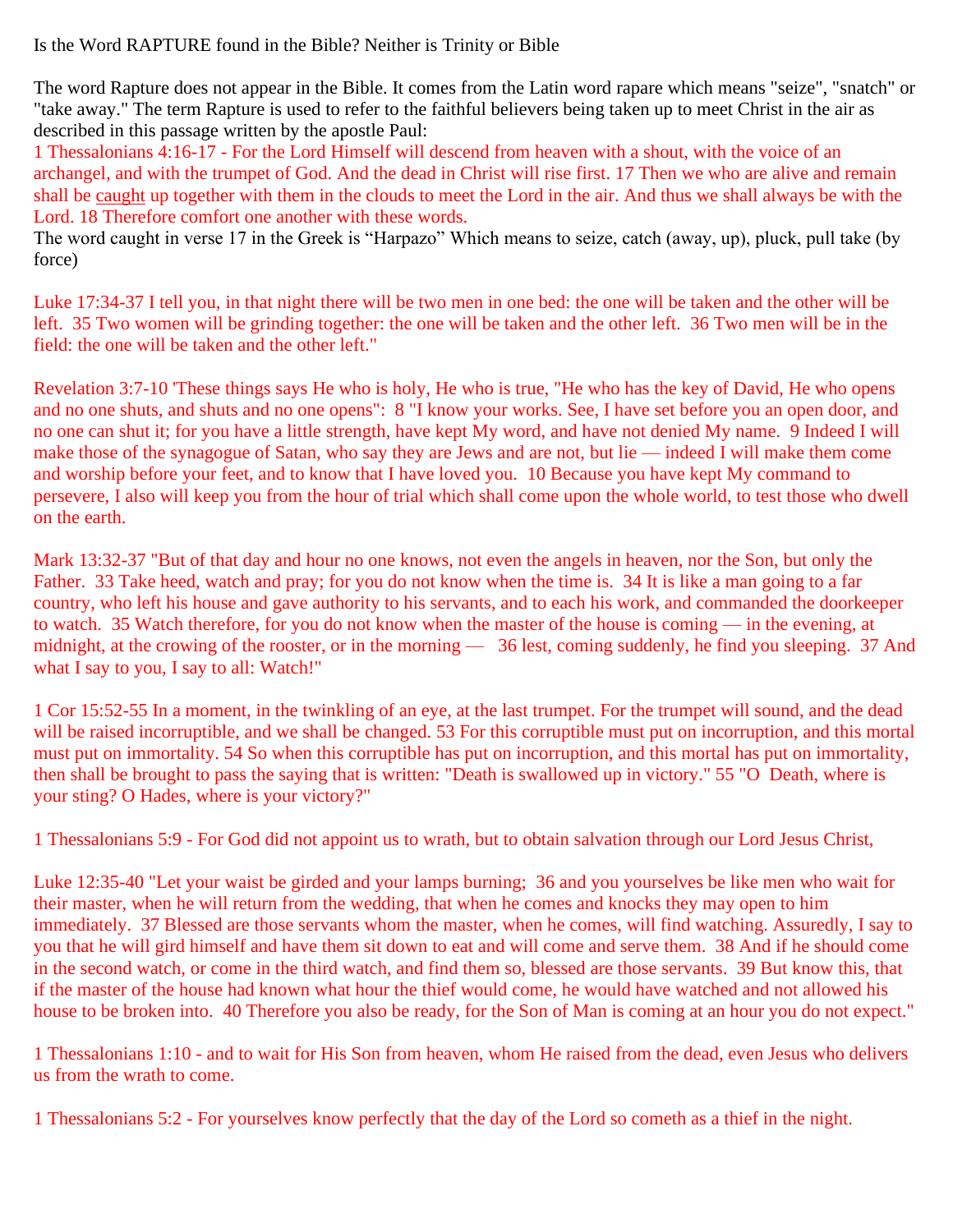How many Raptures are there in the Bible? Eight (four has already taken place and four are left.)

- 1. Enoch Genesis 5:21-24 and Hebrews 11:5-6
- 2. Elijah 2 Kings 2:1-11
- 3. Old Testament saints Matthew 27:50-53
- 4. Jesus Matthew 28:6-7 and Acts 1:9-11
- 5. Church 1 Thessalonians 4:13-18, 1 Corinthians 15:51-58, Revelation 4:1-4
- 6. Mid Tribulation Saints Revelation 7:9-17
- 7. 144,000 Jews Revelation 14:1-5
- 8. Two Witnesses Revelation 11:1-12

(MSG) Jude 14-19 Enoch, the seventh after Adam, prophesied of them: "Look! The Master comes with thousands of holy angels 15 to bring judgment against them all, convicting each person of every defiling act of shameless sacrilege, of every dirty word they have spewed of their pious filth." 16 These are the "grumpers," the bellyachers, grabbing for the biggest piece of the pie, talking big, saying anything they think will get them ahead. 17 But remember, dear friends, that the apostles of our Master, Jesus Christ, told us this would happen: 18 "In the last days there will be people who don't take these things seriously anymore. They'll treat them like a joke, and make a religion of their own whims and lusts." 19 These are the ones who split churches, thinking only of themselves. There's nothing to them, no sign of the Spirit!

### **1. Enoch was the first to be raptured by God.**

Enoch lived 365 years, walking in close fellowship with God. Then one day he disappeared, because God took him. It was by faith that Enoch was taken up to heaven without dying "he disappeared, because God took him." For before he was taken up, he was known as a person who pleased God.

Gen 5:21-24 Enoch lived sixty-five years, and begot Methuselah. 22 After he begot Methuselah, Enoch walked with God three hundred years, and had sons and daughters. 23 So all the days of Enoch were three hundred and sixty-five years. 24 And Enoch walked with God; and he was not, for God took him.

Hebrews 11:5-6 By faith Enoch was taken away so that he did not see death, "and was not found, because God had taken him"; for before he was taken he had this testimony, that he pleased God.

### **2. Elijah was next**.

As they were walking along and talking, suddenly a chariot of fire appeared, drawn by horses of fire. It drove between the two men, separating them, and Elijah was carried by a whirlwind into heaven.

2 Kings 2:11 Then it happened, as they continued on and talked, that suddenly a chariot of fire appeared with horses of fire and separated the two of them; and Elijah went up by a whirlwind into heaven.

### **3. Old Testament saints**

Matthew 27:50-53 And Jesus cried out again with a loud voice and yielded up His spirit. 51 Then, behold, the veil of the temple was torn in two from top to bottom; and the earth quaked, and the rocks were split, 52 and the graves were opened; and many bodies of the saints who had fallen asleep were raised; 53 and coming out of the graves after His resurrection, they went into the holy city and appeared to many.

This deals with a reviving of believers in glorified bodies and as such they appeared to many people in Jerusalem, as Jesus did after His resurrection. They did not come to live with them and did not die again later.

Ezekiel 37:12-14 Therefore prophesy and say to them, 'Thus says the Lord God: "Behold, O My people, I will open your graves and cause you to come up from your graves and bring you into the land of Israel. 13 Then you shall know that I am the Lord, when I have opened your graves, O My people, and brought you up from your graves. 14 I will put My Spirit in you, and you shall live, and I will place you in your own land. Then you shall know that I, the Lord, have spoken it and performed it," says the Lord.'"

John 5:24-30"Most assuredly, I say to you, he who hears My word and believes in Him who sent Me has everlasting life, and shall not come into judgment, but has passed from death into life. 25 Most assuredly, I say to you, the hour is coming, and now is, when the dead will hear the voice of the Son of God; and those who hear will live. 26 For as the Father has life in Himself, so He has granted the Son to have life in Himself, 27 and has given Him authority to execute judgment also, because He is the Son of Man. 28 Do not marvel at this; for the hour is coming in which all who are in the graves will hear His voice 29 and come forth — those who have done good, to the resurrection of life,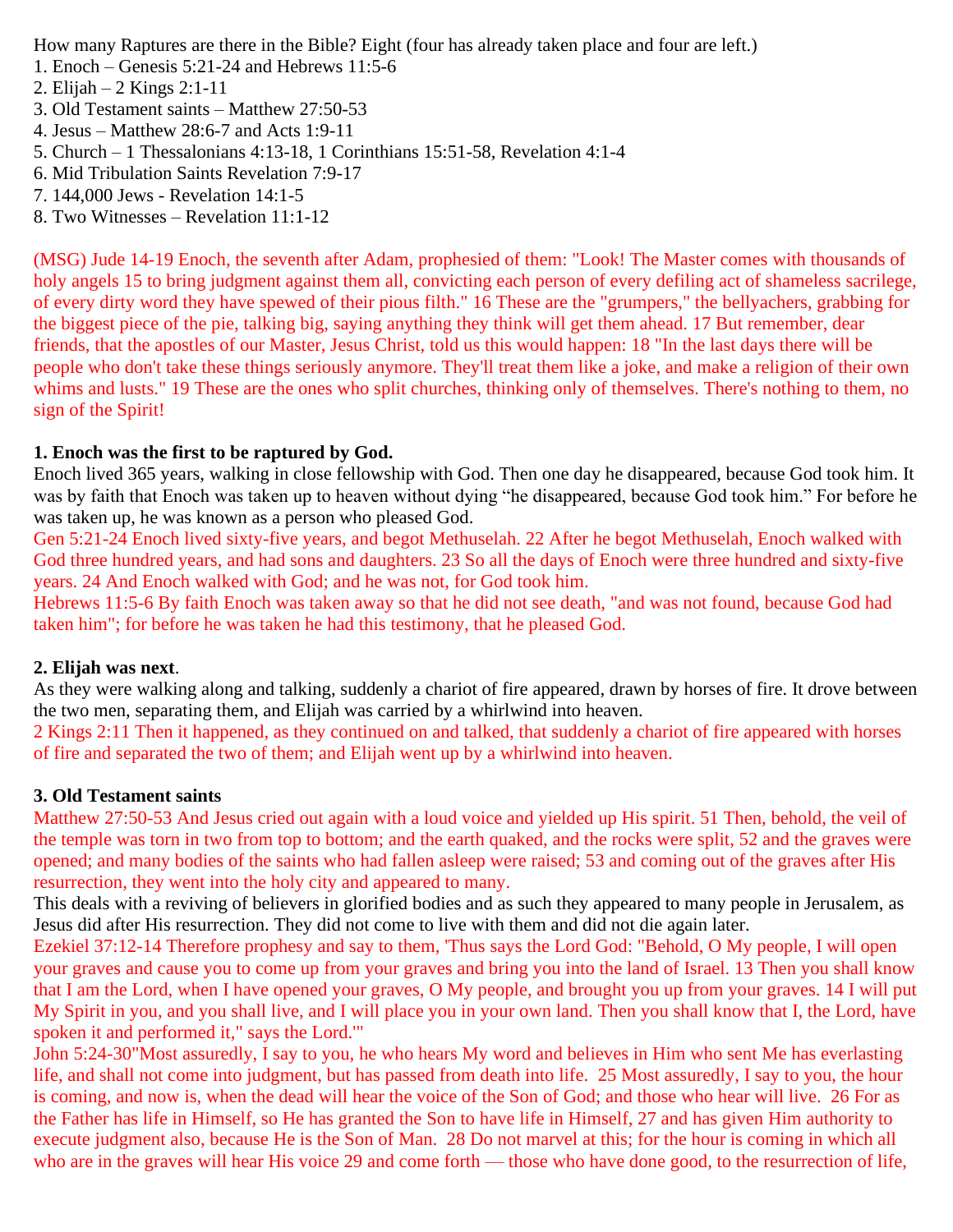and those who have done evil, to the resurrection of condemnation. 30 I can of Myself do nothing. As I hear, I judge; and My judgment is righteous, because I do not seek My own will but the will of the Father who sent Me. Dan 12:1-2 "At that time Michael, the archangel who stands guard over your nation, will arise. Then there will be a time of anguish greater than any since nations first came into existence. But at that time every one of your people whose name is written in the book will be rescued. 2 Many of those whose bodies lie dead and buried will rise up, some to everlasting life and some to shame and everlasting disgrace.

### **4. Jesus was next. He was resurrected and then raptured to heaven.**

Then the angel spoke to the women. "Don't be afraid!" he said. "I know you are looking for Jesus, who was crucified. He isn't here! He is risen from the dead, just as he said would happen. Come, see where his body was lying. After saying this, he was taken up into a cloud while they were watching, and they could no longer see him. As they strained to see him rising into heaven, two white-robed men suddenly stood among them. "Men of Galilee," they said, "why are you standing here staring into heaven? Jesus has been taken from you into heaven, but someday he will return from heaven in the same way you saw him go!"

Matthew 28:6-7 He is not here; for He is risen, as He said. Come, see the place where the Lord lay. 7 And go quickly and tell His disciples that He is risen from the dead, and indeed He is going before you into Galilee; there you will see Him. Behold, I have told you."

Acts 1:9-11 Now when He had spoken these things, while they watched, He was taken up, and a cloud received Him out of their sight. 10 And while they looked steadfastly toward heaven as He went up, behold, two men stood by them in white apparel, 11 who also said, "Men of Galilee, why do you stand gazing up into heaven? This same Jesus, who was taken up from you into heaven, will so come in like manner as you saw Him go into heaven."

Acts 24:15 I have hope in God, which they themselves also accept, that there will be a resurrection of the dead, both of the just and the unjust.

### **5. The Church**

All Christians who have ever died and those Christians who are still alive when the trumpet is blown will be next. Non rapture believers miss it here. When Jesus returns, He meets the Christians IN THE CLOUDS. This is NOT his second coming. He comes for his Church, meets them IN THE CLOUDS, and takes them to Heaven. After the Tribulation, when Jesus returns to earth, (his second coming) he comes WITH these same Christians and this is when he sets up his Kingdom on earth and the Christians reign and rule with Him for 1000 years. Read it, it's very clear.

And now, dear brothers and sisters, we want you to know what will happen to the believers who have died so you will not grieve like people who have no hope. For since we believe that Jesus died and was raised to life again, we also believe that when Jesus returns, God will bring back with him the believers who have died. We tell you this directly from the Lord: We who are still living when the Lord returns will not meet him ahead of those who have died. For the Lord himself will come down from heaven with a commanding shout, with the voice of the archangel, and with the trumpet call of God. First, the Christians who have died will rise from their graves. Then, together with them, we who are still alive and remain on the earth will be caught up in the clouds to meet the Lord in the air. Then we will be with the Lord forever.

But let me reveal to you a wonderful secret. We will not all die, but we will all be transformed! It will happen in a moment, in the blink of an eye, when the last trumpet is blown. For when the trumpet sounds, those who have died will be raised to live forever. And we who are living will also be transformed. For our dying bodies must be transformed into bodies that will never die; our mortal bodies must be transformed into immortal bodies. John 14:3 And if I go and prepare a place for you, I will come again and receive you to Myself; that where I am, there you may be also.

1 Thessalonians 4:13-18 But I do not want you to be ignorant, brethren, concerning those who have fallen asleep, lest you sorrow as others who have no hope. 14 For if we believe that Jesus died and rose again, even so God will bring with Him those who sleep in Jesus. 15 For this we say to you by the word of the Lord, that we who are alive and remain until the coming of the Lord will by no means precede those who are asleep. 16 For the Lord Himself will descend from heaven with a shout, with the voice of an archangel, and with the trumpet of God. And the dead in Christ will rise first. 17 Then we who are alive and remain shall be caught up together with them in the clouds to meet the Lord in the air. And thus we shall always be with the Lord. 18 Therefore comfort one another with these words.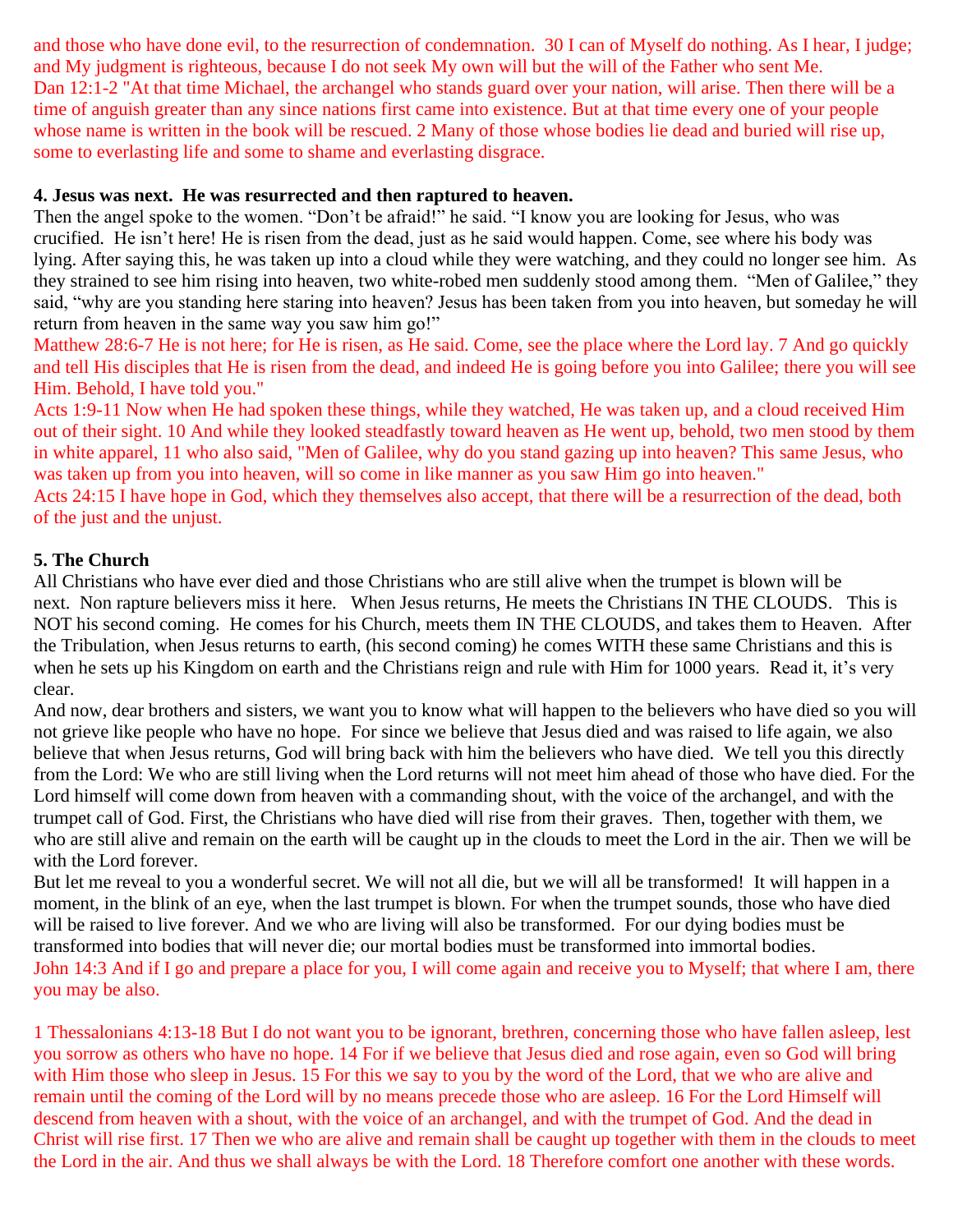1 Corinthians 15:51-58 Behold, I tell you a mystery: We shall not all sleep, but we shall all be changed — 52 in a moment, in the twinkling of an eye, at the last trumpet. For the trumpet will sound, and the dead will be raised incorruptible, and we shall be changed. 53 For this corruptible must put on incorruption, and this mortal must put on immortality. 54 So when this corruptible has put on incorruption, and this mortal has put on immortality, then shall be brought to pass the saying that is written: "Death is swallowed up in victory." 55 "O Death, where is your sting? O Hades, where is your victory?" 56 The sting of death is sin, and the strength of sin is the law. 57 But thanks be to God, who gives us the victory through our Lord Jesus Christ. 58 Therefore, my beloved brethren, be steadfast, immovable, always abounding in the work of the Lord, knowing that your labor is not in vain in the Lord.

[Revelation 3](http://www.kingjamesbibleonline.org/Revelation-3-10/):7-10 'These things says He who is holy, He who is true, "He who has the key of David, He who opens and no one shuts, and shuts and no one opens": 8 "I know your works. See, I have set before you an open door, and no one can shut it; for you have a little strength, have kept My word, and have not denied My name. 9 Indeed I will make those of the synagogue of Satan, who say they are Jews and are not, but lie — indeed I will make them come and worship before your feet, and to know that I have loved you. 10 Because you have kept My command to persevere, I also will keep you from the hour of trial which shall come upon the whole world, to test those who dwell on the earth.

Revevation 4:1-4 After these things I looked, and behold, a door standing open in heaven. And the first voice which I heard was like a trumpet speaking with me, saying, "Come up here, and I will show you things which must take place after this." **2 Immediately I was in the Spirit; and behold,** a throne set in heaven, and One sat on the throne. 3 And He who sat there was like a jasper and a sardius stone in appearance; and there was a rainbow around the throne, in appearance like an emerald. 4 Around the throne were twenty-four thrones, and on the thrones I saw twenty-four elders sitting, clothed in white robes; and they had crowns of gold on their heads.

### **6. Mid Tribulation Saints/Martyrs** Revelation 7:9-17

Those that became Christians during the Great Tribulation. This is why most believe that the Church will be raptured to Heaven BEFORE the Great Tribulation, because these Christians are the ones that became Christians DURING the Great Tribulation. And they will be killed for their faith in Jesus. They are not ALL the Christians who ever lived, just those that became Christians during the Tribulation.

(P.S. This is why you should get saved NOW instead of later, so you don't have to be killed for your faith. That won't be easy because the Antichrist will force you to join his system and worship his image and " caused all who refused to worship the image to be killed".

(MSG) Rev 7:9-17 I looked again. I saw a huge crowd, too huge to count. Everyone was there — all nations and tribes, all races and languages. And they were standing, dressed in white robes and waving palm branches, standing before the Throne and the Lamb 10 and heartily singing: Salvation to our God on his Throne! Salvation to the Lamb! 11 All who were standing around the Throne — Angels, Elders, Animals — fell on their faces before the Throne and worshiped God, 12 singing: Oh, Yes! The blessing and glory and wisdom and thanksgiving, The honor and power and strength, To our God forever and ever and ever! Oh, Yes! 13 Just then one of the Elders addressed me: "Who are these dressed in white robes, and where did they come from?" 14 Taken aback, I said, "O Sir, I have no idea — but you must know." Then he told me, "These are those who come from the great tribulation, and they've washed their robes, scrubbed them clean in the blood of the Lamb. 15 That's why they're standing before God's Throne. They serve him day and night in his Temple. The One on the Throne will pitch his tent there for them: 16 no more hunger, no more thirst, no more scorching heat. 17 The Lamb on the Throne will shepherd them, will lead them to spring waters of Life. And God will wipe every last tear from their eyes." Rev 13:15 He was granted power to give breath to the image of the beast, that the image of the beast should both speak and cause as many as would not worship the image of the beast to be killed